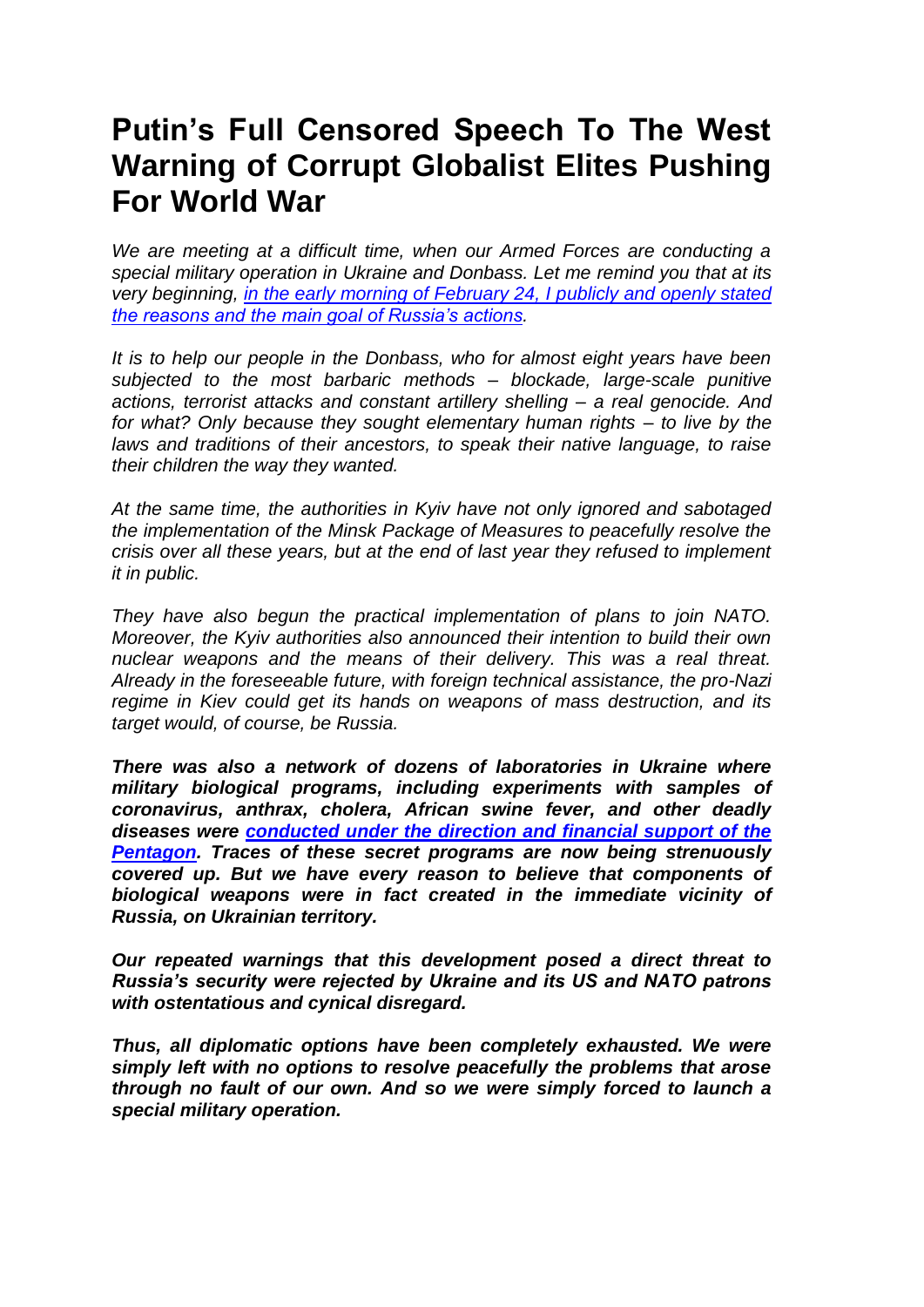*The appearance of Russian troops near Kiev and other cities in Ukraine is not connected with the intention to occupy this country. We do not have such a goal, and I also explicitly stated this in my address on February 24.*

*As for the combat tactics that have been developed by the Russian Ministry of Defence and our General Staff, they have fully justified themselves. And our guys – soldiers and officers – are showing courage and heroism, doing everything in their power to avoid casualties among the civilian population of Ukrainian cities.*

*I* want to say this for the first time: at the very beginning of the operation in *Donbas, the Kiev authorities were asked through various channels, in order to avoid senseless bloodshed, not to engage in combat operations, but simply to*  withdraw their troops from Donbas. They did not want to. Well, that is their *decision. The realization of what is happening in the real situation, on the ground, will come inevitably.*

*The operation is progressing successfully, in strict accordance with preapproved plans.*

*I would like to note that Ukraine, encouraged by the United States and a number of Western countries, was purposefully preparing for a violent scenario, a bloodbath and ethnic cleansing in Donbass. A massive offensive on the Donbass and then on Crimea was only a matter of time. And our Armed Forces thwarted these plans.*

*Kiev was not only preparing for war, for aggression against Russia, against Donbass – they were waging it. Attempts to organize sabotage and a terrorist underground in Crimea did not stop. In recent years, fighting continued in Donbas, shelling of peaceful settlements. During this time almost 14 thousand civilians have been killed, including children.*

*On March 14, as you know, there was a rocket attack on the center of Donetsk. It was an outright bloody attack that killed more than 20 people. And this kind of shelling has been going on for the last few days. They hit indiscriminately, in squares, with the fanaticism and frenzy of the doomed – like the Nazis, who in the last days of the Third Reich tried to take as many innocent victims with them to the grave as possible.*

*But what is striking in its extreme cynicism is not only Kiev's unapologetic lies and claims that it was Russia (they thought of that too!) that allegedly launched a missile at Donetsk, but also that the so-called civilized Western world, the European and American press did not even notice the Donetsk tragedy, as if it never happened.*

*In the same hypocritical way, they turned a blind eye during the last eight years, when mothers in Donbass buried their children. When old people were killed. This is just some kind of moral degradation, a complete dehumanization.*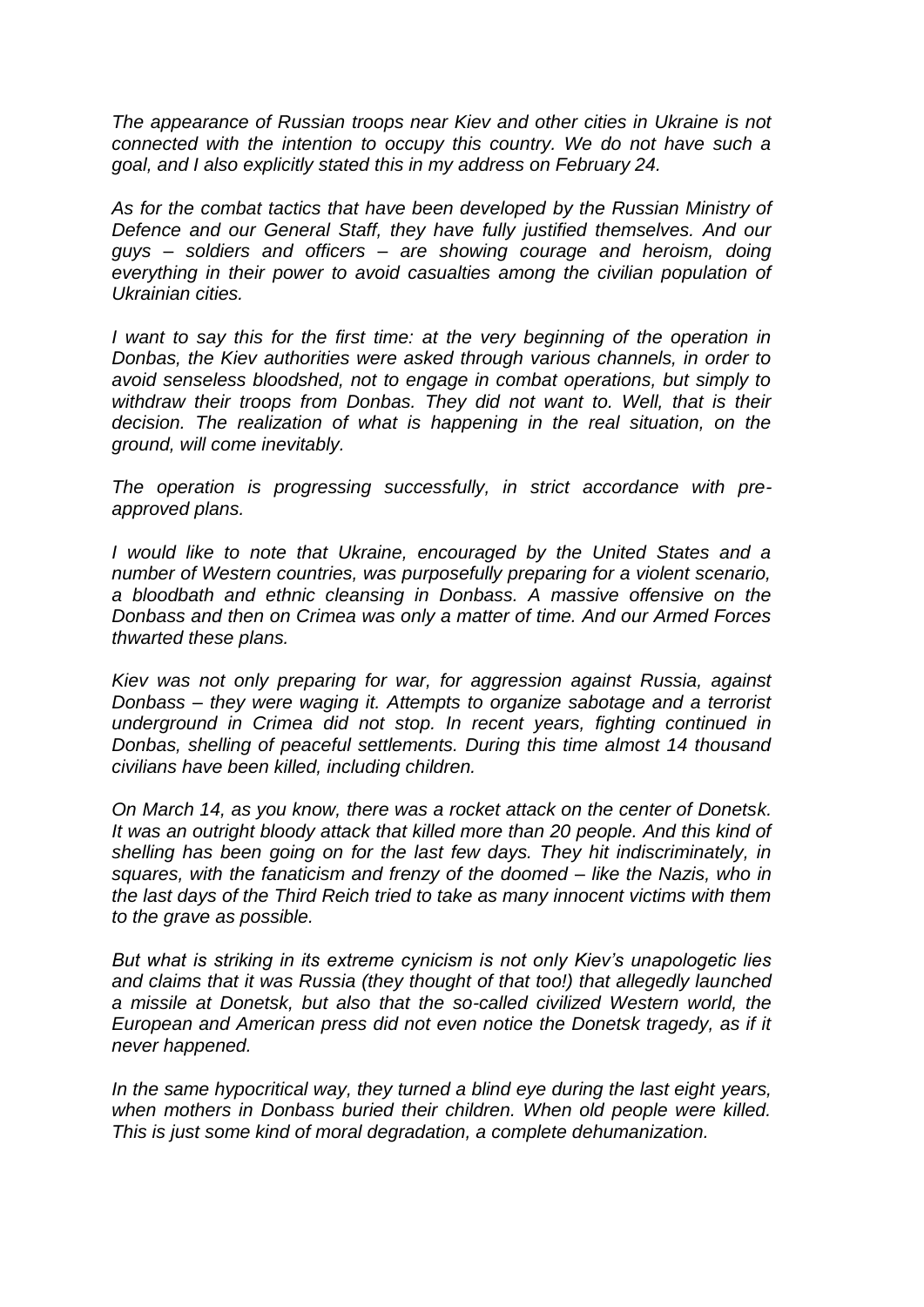*The many years of mockery of the people of Donbass could no longer be tolerated. And to put an end to the genocide, Russia recognized the people's republics of Donbass and concluded treaties of friendship and mutual assistance with them. On the basis of these agreements, the republics turned to our country for military assistance in repelling the aggression. And we provided this assistance – we simply could not, had no right to do otherwise.*

*But what I want to emphasize and ask you to pay attention to: if our troops had acted only on the territory of the people's republics, helped them liberate their land, this would not have been the final solution, would not have led to peace and would not have eliminated the threat fundamentally – to our country, already to Russia. On the contrary, there would have been a new front line around Donbass and along its borders, and shelling and provocations would have continued. In other words, the armed conflict would drag on endlessly, fueled by the revanchist hysteria of the Kiev regime, and NATO's military infrastructure in Ukraine would deploy even faster and more aggressively: we would be faced with the fact that the Alliance's offensive weapons are already at our borders.*

*I repeat – we would have had no other option for self-defense, for Russia's security, except a special military operation. And all the tasks we have set ourselves will certainly be accomplished. We will reliably ensure the security of Russia and our people and we will never allow Ukraine to serve as a springboard for aggressive actions against our country.*

*These are issues that are fundamental for Russia and our future – the neutral status of Ukraine, demilitarization and denationalization – we were ready and willing to discuss during the negotiations. Our country has done everything to organize and conduct these negotiations, understanding that every opportunity must be used to save people and their lives.*

*But again and again we are convinced that the Kiev regime, which has been tasked by its Western masters to create an aggressive anti-Russia, is indifferent to the fate of the people of Ukraine. The fact that people are dying, the fact that hundreds of thousands, millions have become refugees, the fact that there is a real humanitarian disaster in the cities held by neo-Nazis and their armed criminals released from prisons – everything is indifferent.*

*It is also obvious to us that Western patrons are simply pushing the Kiev authorities to continue the bloodshed. They are being supplied with more and more weapons, intelligence, and other assistance, including military advisers and mercenaries.*

*They have also chosen as a weapon economic, financial, trade and other sanctions against Russia, which are now hitting the Europeans and Americans themselves, by the way, through rising prices of gasoline, energy, food, through the loss of jobs associated with the Russian market. And you must not, as they say, put the blame on our country.*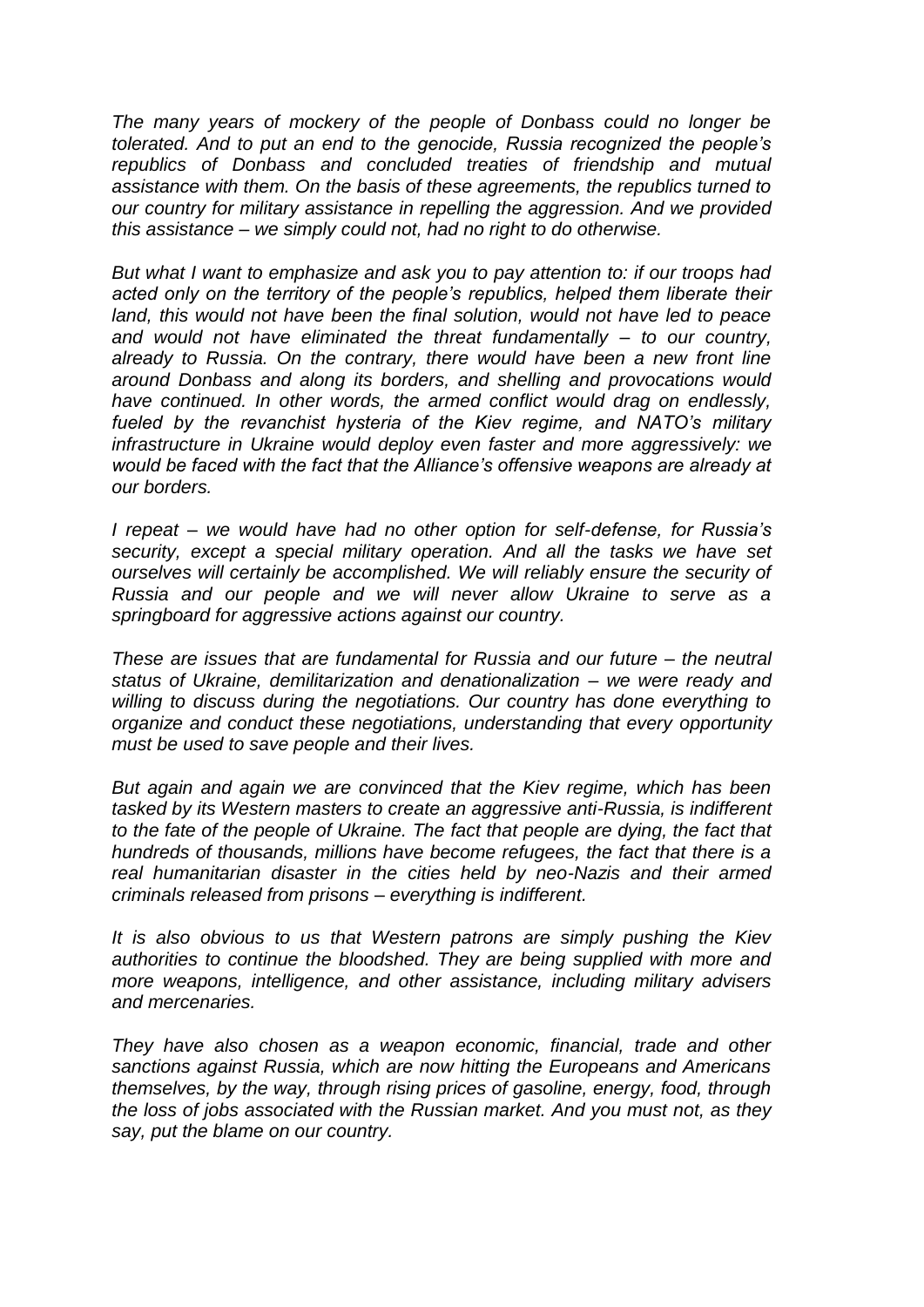*I* want the ordinary citizens of Western countries to hear me as well: they are *now trying to persuade you that all your difficulties are the result of some hostile actions of Russia, that your own purse should be used to pay for the fight against the mythical Russian threat. All of this is a lie.*

*The truth is that the current problems faced by millions of people in the West are the result of years of action, error, short-sightedness, and ambition on the part of the ruling elites of their states. These elites are not thinking about how to improve the lives of their citizens in Western countries. They are obsessed with their own self-interest and superprofits.*

*This is evidenced by data from international organizations, which clearly show that social problems, even in the leading Western countries, have only worsened in recent years, that inequality, the gap between rich and poor, and*  racial and national conflicts are on the rise. The myth of a Western welfare *society, of the so-called golden billion, is crumbling.*

*I repeat, today the entire planet has to pay the price for the West's ambitions, for its attempts to maintain its elusive dominance by any means.*

*The imposition of sanctions is a logical continuation, a concentrated expression of the irresponsible, short-sighted policy of the governments and central banks of the United States and EU countries. It is they who in recent years have with their own hands unleashed a spiral of global inflation, their actions have led to an increase in global poverty and in inequality, to new flows of refugees around the world. And the question arises: Who will now be responsible for the millions of starving deaths in the world's poorest countries due to growing food shortages?*

## *Again, this is a serious blow to the entire global economy and trade, to the credibility of the U.S. dollar as the main reserve currency.*

*Thus, illegitimate actions to freeze part of the currency reserves of the Bank of Russia draw a line under the reliability of the so-called first-class assets. In fact, both the U.S. and the EU have declared a real default on their obligations to Russia. Now everyone knows that financial reserves can be simply stolen. And, seeing this, many countries may begin in the near future – I am sure this will happen – to convert their paper and digital savings into real reserves in the form of commodities, land, food, gold, other real assets, which will only increase the deficit in these markets.*

*I would add that the seizure of foreign assets and accounts of Russian companies and individuals is also a lesson for national business, that there is nothing more reliable than investing in one's own country. I told this myself more than once.*

We appreciate the position of those foreign companies that, despite the *unscrupulous pressure from the United States and their vassals, continue to work in our country. In the future, they will surely get additional opportunities for*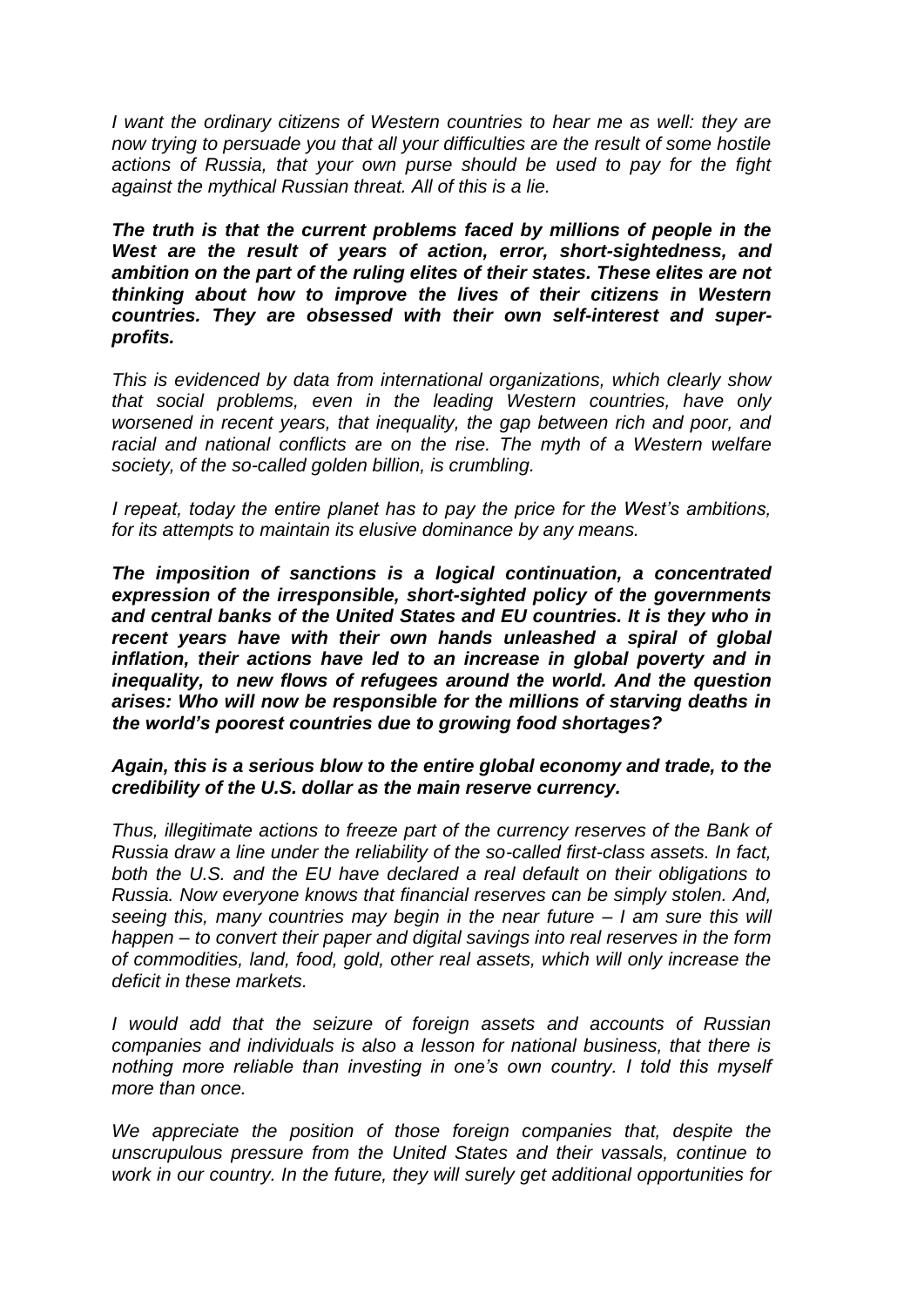*development.*

We also know those who cowardly betrayed their partners, forgot about their *responsibility to their employees and clients in Russia, and rushed to earn illusory dividends on their participation in the anti-Russian campaign. At the same time, unlike Western countries, we will respect property rights.*

*What do I want to emphasize? We need to clearly understand that a new package of sanctions and restrictions against us would have followed in any scenario. I want to stress this. Our military operation in Ukraine is just a pretext for the West to impose new sanctions. Yes, of course, they are concentrated now. But the referendum in Crimea, which took place, incidentally, on March 16, 2014, exactly eight years ago, in the course of which the residents of Crimea and Sevastopol made their free choice to join their historic homeland, was the same [reason] for them, for Westerners.*

Let me repeat: we are only talking about occasions. But the policy of *containing and weakening Russia, including through economic isolation and blockade, is a conscious, long-term strategy. Western leaders themselves are no longer hiding the fact that sanctions are not aimed at individuals or companies; their goal is to hit our entire domestic economy, our social and humanitarian sphere, every family, every citizen of Russia.*

*In fact, such steps aimed at worsening the lives of millions of people have all the hallmarks of aggression, a war by economic, political and informational means. It is total and unconcealed, and, I repeat, the so-called Western political elite are not even shy about speaking about it in plain words.*

*All the verbal tinsel about political correctness, inviolability of private property, freedom of speech – all of this disappeared overnight. Even the Olympic principles were trampled. They were not shy about settling scores with the Paralympians either – that's how "sports outside politics" is.*

*In many Western countries, people just for the fact that they come from Russia are being persecuted today: they refuse medical care, expel children from schools, put their parents out of work, ban Russian music, culture and literature. In attempting to "abolish" Russia, the West stripped itself of all masks of decency, began to act in a boorish manner, and demonstrated its true nature. Direct analogies are just begging to be drawn with the anti-Semitic pogroms carried out by the Nazis in Germany in the 1930s and later by their henchmen from many European countries who joined Hitler's aggression against our country during the Great Patriotic War.*

*Against Russia deployed a massive attack in cyberspace. The unprecedented information campaign in which the global social networks and all western mass media which objectivity and independence have appeared simply a myth is unleashed. Access to information is restricted, people are flooded with a huge*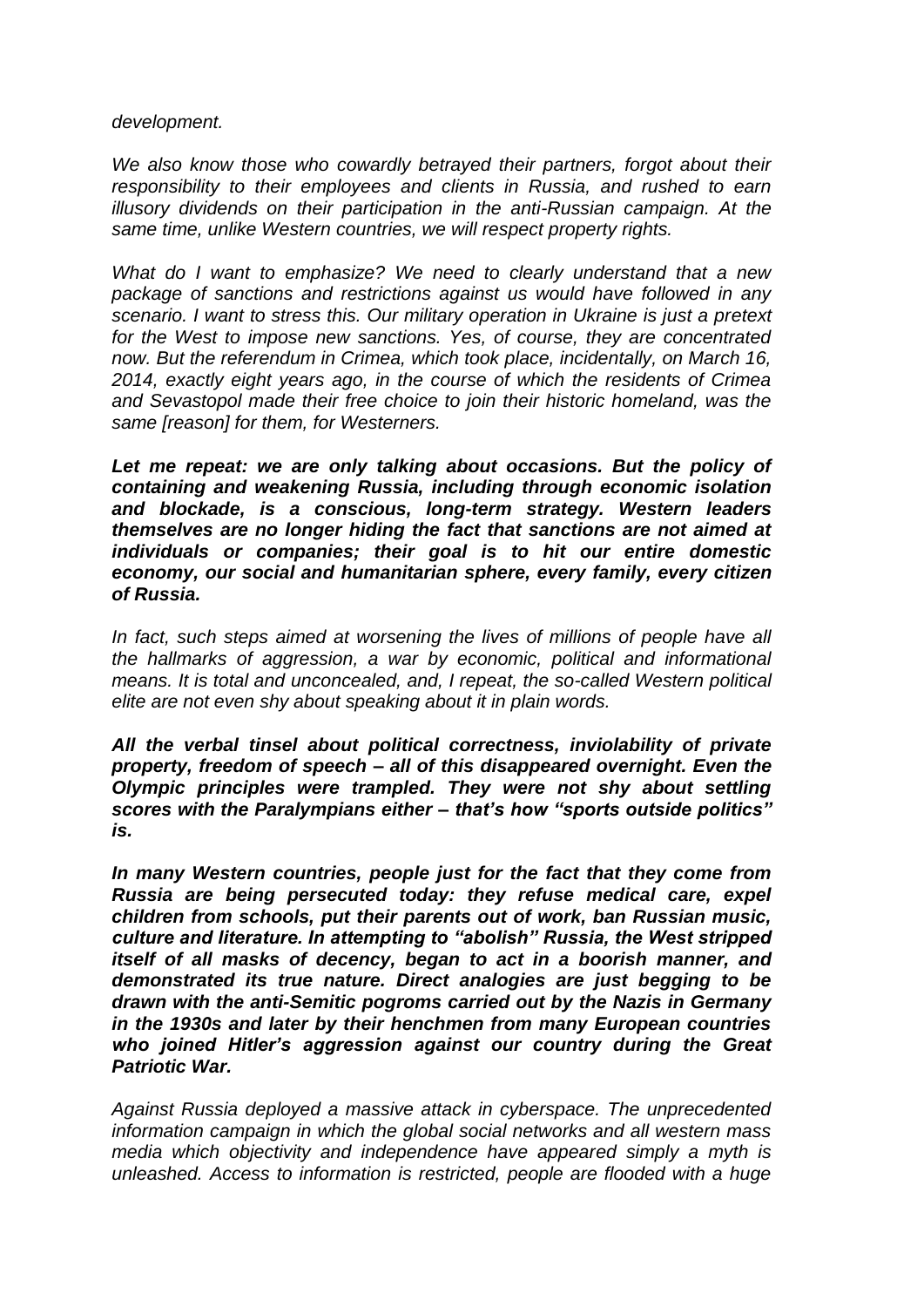*number of fakes, propaganda fakes, in other words, fakes. It has gone so far that one of the American social networks has directly stated that publications calling for the murder of Russian citizens are possible.*

*We understand what resources this empire of lies has, but it is still powerless against truth and justice. Russia will consistently make its position known to the world. Our position is honest and open, and more and more people hear it, understand it and share it.*

*I want to say very frankly: there are hostile geopolitical goals behind the hypocritical talks and current actions of the so-called collective West. They do not need, simply do not need, a strong and sovereign Russia; they will not forgive us for our independent course or for defending our national interests.*

*We remember how they supported separatism, terrorism, encouraging terrorists and bandits in the North Caucasus. As they did in the 1990s and early 2000s, they want to repeat their attempt to finish us off, to crush us off, to drive us beyond Mozhai, as they say, to turn us into a "national enemy".*

*We remember how they supported separatism, terrorism, encouraging terrorists and bandits in the North Caucasus. As they did in the 1990s and early 2000s, they want to repeat their attempt to crush us, to crush us again, to drive us beyond Mozhai, to turn us into a weak, dependent country, to break our territorial integrity, to dismember Russia in the best way for them. It didn't work then, it won't work now.*

*Yes, of course, they will try to bet on the so-called fifth column, on the national traitors, on those who make money here, in our country, and live there, and "live" not even in the geographical sense of the word, but according to their thoughts, their slave consciousness.*

*I don't condemn those who have a villa in Miami or on the French Riviera, who*  can't do without foie gras, oysters or so-called gender freedoms. That is *absolutely not the problem, but, I repeat, the problem is that many of these people are mentally there, not here, not with our people, not with Russia. This is, in their opinion – in their opinion! – a sign of belonging to a higher caste, to a higher race. Such people are ready to sell their mother, just to be allowed to sit in the hallway of this highest caste. They want to be like her, imitating her in every possible way. But they forget or do not understand at all that this socalled higher caste even needs them, but as expendable material to use them to cause maximum damage to our people.*

*The collective West is trying to split our society by speculating on combat losses, on the socio-economic consequences of sanctions, to provoke civil confrontation in Russia, and, using its fifth column, is striving to achieve its goal. And the goal is the same, I have already said about it – the destruction of Russia.*

*But any nation, and especially the Russian people, can always distinguish the*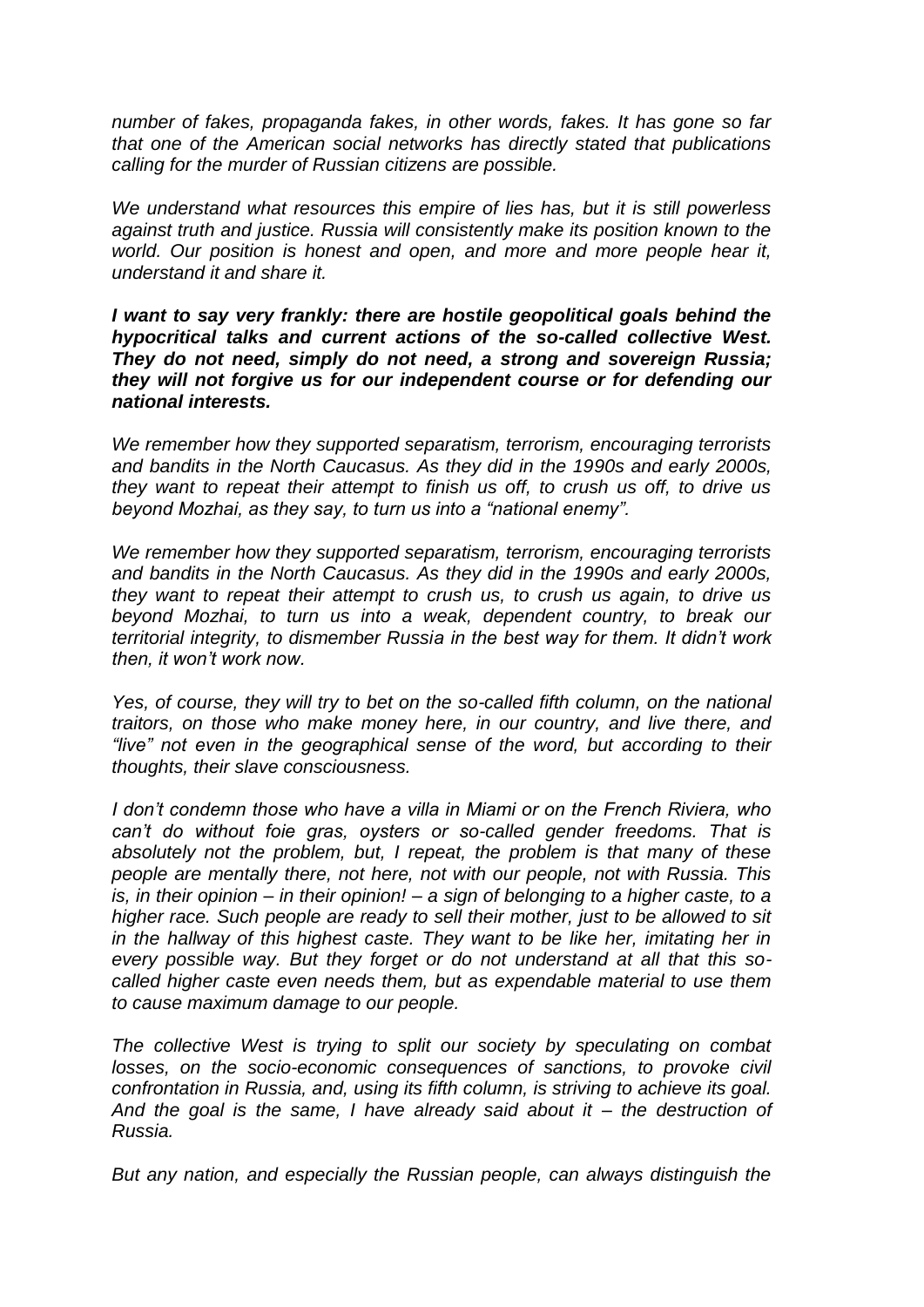*true patriots from the scum and traitors, and simply spit them out, like a gnat that accidentally flew into their mouths, spit them out on the panel. I am convinced that this natural and necessary self-cleansing of society will only strengthen our country, our solidarity, unity and readiness to meet any challenge.*

*The so-called collective West and its fifth column are used to measuring everything and everyone by themselves. They think that everything can be bought and sold, so they think that we will break down and retreat. But they do not know our history and our people well.*

*Yes, many countries in the world have long ago reconciled themselves to living*  with their backs bowed and subserviently accepting all the decisions of their *sovereign, looking at him subserviently in the eye. Many countries live this way. Unfortunately, in Europe as well.*

*But Russia will never be in such a pathetic and humiliated state, and the fight we are waging is a fight for our sovereignty, for the future of our country and our children. We will fight for the right to be and remain Russia. Our example is the courage and steadfastness of our soldiers and officers, the faithful defenders of the Fatherland.*

## *Dear colleagues!*

*It is obvious that the current events draw a line under the global domination of Western countries both in politics and economy. Moreover, they call into question the economic model that in recent decades has been imposed on developing countries and the whole world in general.*

*Let me stress: the sanctions obsession of the U.S. and its supporters is not shared by the countries where more than half of the world's population lives. It is these states that represent the fastest growing, most promising part of the global economy. Russia is one of them.*

Yes, it is not easy for us right now. Russian financial companies, large *enterprises, small and medium-sized businesses are facing unprecedented pressure.*

*The banking system was the first to be hit by the sanctions, but Russian banks*  have managed to cope with this challenge. Working literally around the clock, *they continue to make payments and settlements for citizens and ensure the activities of businesses.*

*The second wave of sanctions was designed to provoke panic in the trade sector. According to estimates, over the past three weeks additional demand for goods exceeded one trillion rubles. But domestic producers, suppliers, transport and logistics companies have done everything to avoid a large-scale shortage in retail networks.*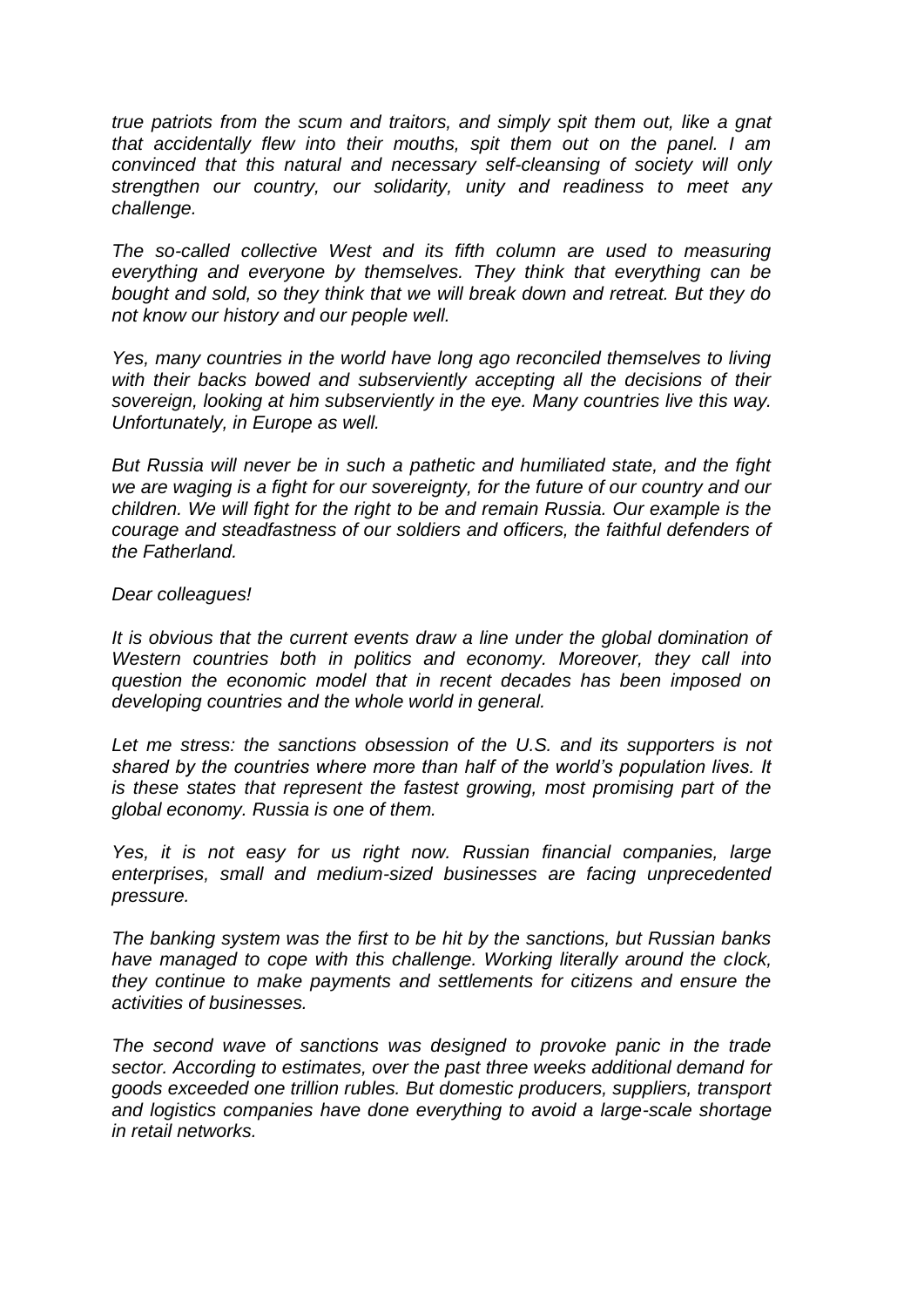*I would like to express my gratitude to the Russian business community, the labor collectives of companies, banks and organizations that not only provide an effective response to the sanctions challenges, but also lay the foundation for further sustainable development of our economy. And separately, I would like to acknowledge the Government, the Bank of Russia, the heads of the constituent entities of the Russian Federation, and regional and municipal teams. In the current challenging environment, you are responsibly addressing the challenges you face.*

*Obviously, they have not succeeded in organizing an economic blitzkrieg against Russia, demoralizing our society, and taking us by force, so we are likely to see attempts to increase the pressure on our country. But we will overcome these difficulties too. The Russian economy will definitely adapt to the new realities. We will strengthen our technological and scientific sovereignty, we will direct additional resources towards supporting agriculture, the manufacturing industry, infrastructure, and housing construction, and we will continue to develop foreign trade relations, counting on fast-growing, dynamic international markets.*

*Undoubtedly, the new realities will require deep structural changes in our economy, and I will not hide it, they will not be easy, they will lead to a temporary increase in inflation and unemployment.*

*Our task in this situation is to minimize such risks. Not only to strictly fulfill all social obligations of the state, but also to launch new, more effective mechanisms to support citizens and their incomes.*

*The focus of attention is protection of maternity, childhood, and support of families with children. From April 1, it has already been decided – as you know – to introduce payments for children aged 8 to 16, inclusive, who are brought up in families with low incomes. The amount will be half to one subsistence minimum for each child of that age. Now it is on average up to 12,300 rubles across the country. Thus, we will have a unified system of support from the moment when the expectant mother is still expecting a child, and until the child reaches the age of 17.*

*I* charge the government to ensure that this system works in such a way that it *promptly takes into account changes in the financial situation of families. That is, if parents have experienced job loss or other difficult life circumstances, the family should begin to receive help from the state as quickly as possible.*

*I* also ask the Government to quickly analyze the effectiveness of support *measures for people who have lost their jobs. It is clear that these measures must be expanded, including through the mechanism of the social contract.*

*I understand that people's incomes are seriously affected by rising prices, so we will soon take a decision to increase all social payments, including allowances and pensions, raise the minimum wage and the subsistence level, and increase wages in the public sector. I ask the Government to calculate the exact parameters of such an increase.*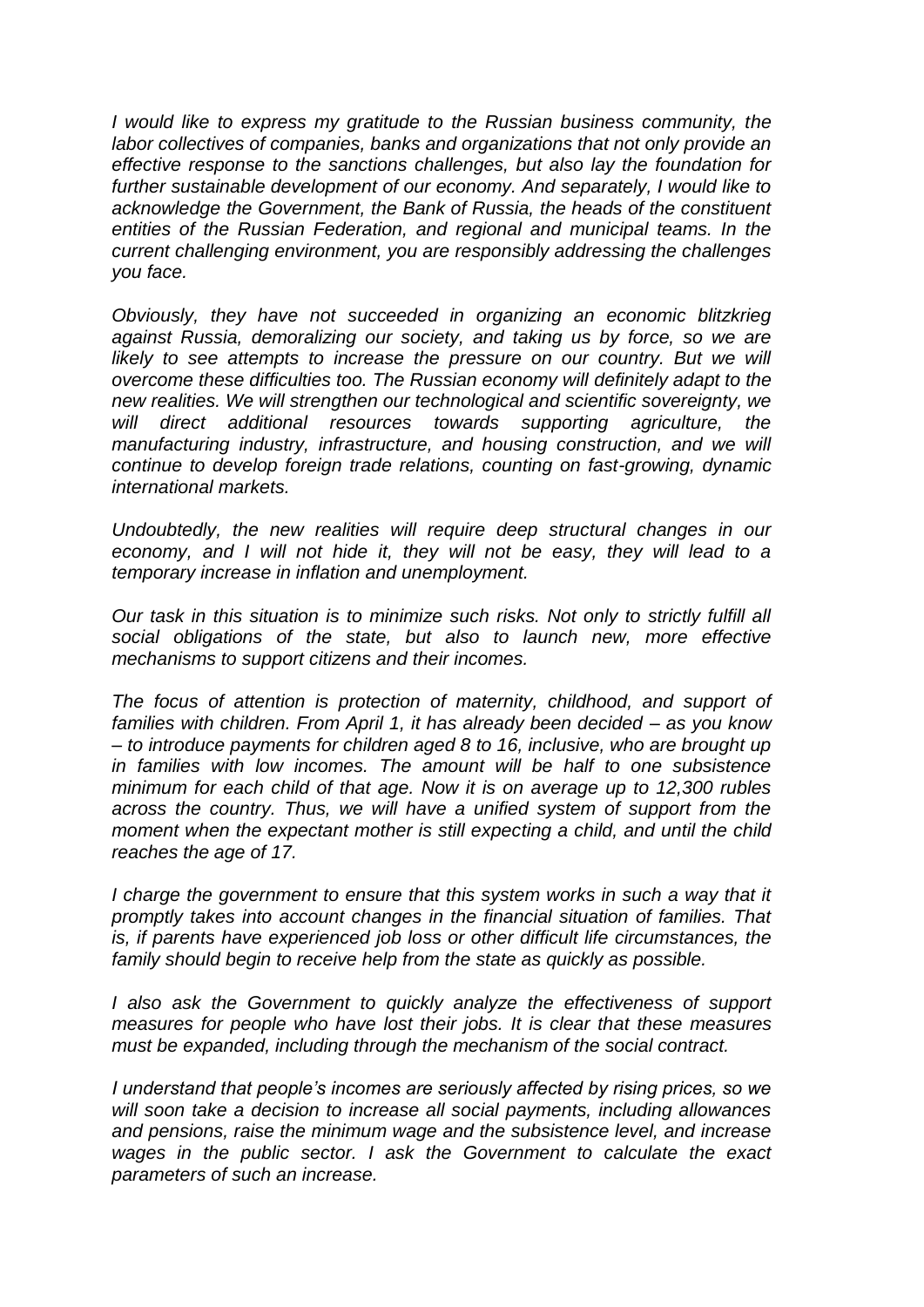*And I emphasize: even in the current difficult situation at the end of the year, we need to achieve a reduction in the level of poverty and inequality. This is a quite feasible task even today. I ask the Government and the regions to focus on achieving this task. And I would like to add that it is not only of an economic nature, as we all understand, but is also a matter of social justice.*

*Right now, a great deal depends on the initiative of the heads of the regions, on their willingness to take responsibility. Today, I signed a decree giving additional powers to regional heads – they will be able to make flexible and prompt decisions to support our citizens, our economy, and the social sphere based on the real situation on the ground. I would like to remind you that this is the logic that allows us to take into account the situation in every region, every town, every village – and this is not the same everywhere – and this is how we have built our counter-coronavirus measures.*

*I* am instructing all branches of the federal government in the regions to *coordinate their work with the regional authorities in the next six months, and for governors to create operational headquarters to ensure economic development, and to personally lead this work.*

*What should be the priority here?*

*The key role in overcoming the current problems must be played by private business, which is able in a short time to restructure logistics, find new suppliers, and increase production of products which are in demand. On how quickly private business will find the necessary solutions and make them, depends the preservation of employment, income and wages of citizens, and generally ensuring the stable, rhythmic operation of the economy. Therefore, we must respond to external pressure with maximum entrepreneurial freedom and support for business initiatives.*

*I ask the Government, law enforcement agencies and supervisory authorities to continue their work to remove unjustified administrative and regulatory barriers. All the more so, we cannot distract business and regional authorities from solving the most pressing, urgent problems by burdening them with all kinds of inspections and control measures.*

*One of the key problems for businesses now is the shortage of working capital, the inaccessibility and high cost of credit, but the Central Bank was forced to*  take appropriate measures. In this regard, I instruct to implement the following *steps.*

*First. Enterprises that fulfill the orders of the authorities and companies with state participation should receive money for delivered goods and services as quickly as possible and put them back into business. In this regard, I propose to increase the amount of advance payments under government contracts. Advance should be not less than half of the total amount of the contract, and the term of payment for goods and services supplied should be reduced to seven working days. A similar decision must also be taken at the level of federal subjects, municipalities and companies with state participation.*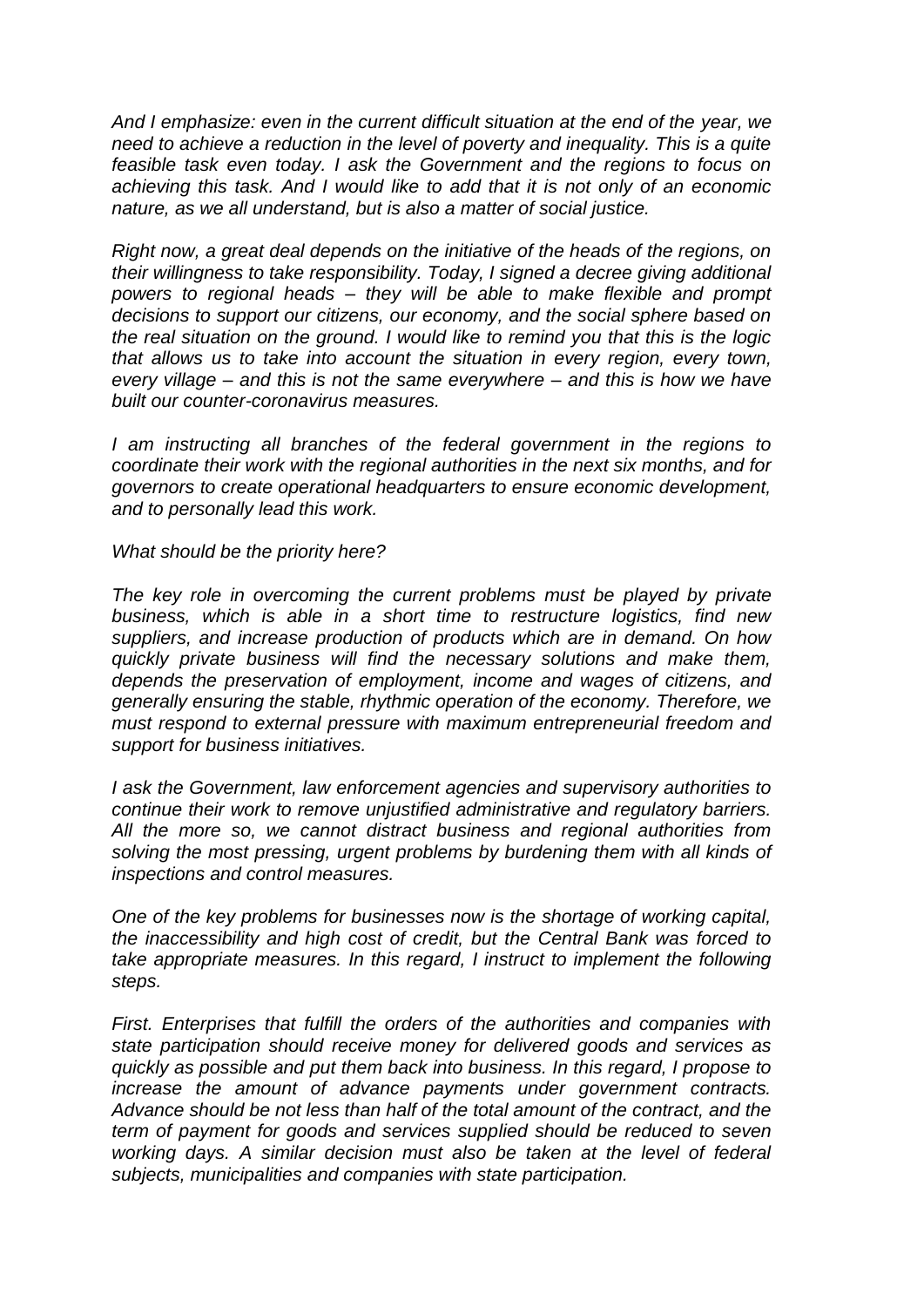*Second. We must expand the opportunities for entrepreneurs to raise additional resources from development institutes. We are talking about expanding the work of the Project Finance Factory (it works here, and works well; practice has shown it to be in demand), about providing resources for business investment plans through the Industrial Development Fund (one of the really good tools), the Bank for Small and Medium Business, and, in addition, through regional support institutions, including guarantee funds. I instruct the Government to allocate additional funds to the constituent entities of the Federation for such regional instruments.*

*I would like to draw the attention of the Government and our colleagues in the regions to the following: the most important task is to ensure the availability of goods on the consumer market, first and foremost, I mean essential goods, medicines, and medical products. It is necessary to promptly solve logistics and other objective problems that lead to price spikes. At the same time we must eliminate manual intervention in the regulation of prices. It is an increase in supply that should lead to a reduction and stabilization of prices.*

*Separately, I want to address our exporters. In a situation when there are difficulties with supplies to foreign markets, we must not cut production, but, on the contrary, send additional volumes of goods to the domestic market. This should objectively lead to lower prices inside the country, including prices for gasoline, diesel, bitumen, metals, and other export goods. I ask the Government and the Federal Antimonopoly Service, as well as the regional authorities, to constantly monitor the situation on these markets.*

*Next. Given the new challenges Russia is facing, we must maintain and expand our long-term development agenda, including the continuation of all planned projects at both the federal and regional levels. We must make full use of our budget system's potential as an incentive tool.*

*Federal financing for projects and construction projects will be provided in full, as agreed. Moreover, even back in December, we decided to provide additional funding if the cost of construction has increased objectively.*

*I think it is important to note that in the current situation, there will be no problems with funding from the federal budget. Our economy today generates a sufficient and good amount of revenue, and this means that we will not need to resort to emission. Simply put, the Central Bank will not need to print money. We have revenues – market-based, healthy revenues. The problem now is not money. We have the resources, I'll say it again. The key difficulties are related to the supply of components, equipment, construction materials, and the organization of the contractors' work. Therefore, the timing and methods of implementation of specific projects and their stages may change, and this will require coordinated work between the authorities and business representatives, and the forced implementation of import substitution projects – this is what is important.*

*It is important to simplify the order of interaction between the regions and federal authorities, to give the subjects of the Federation more freedom in*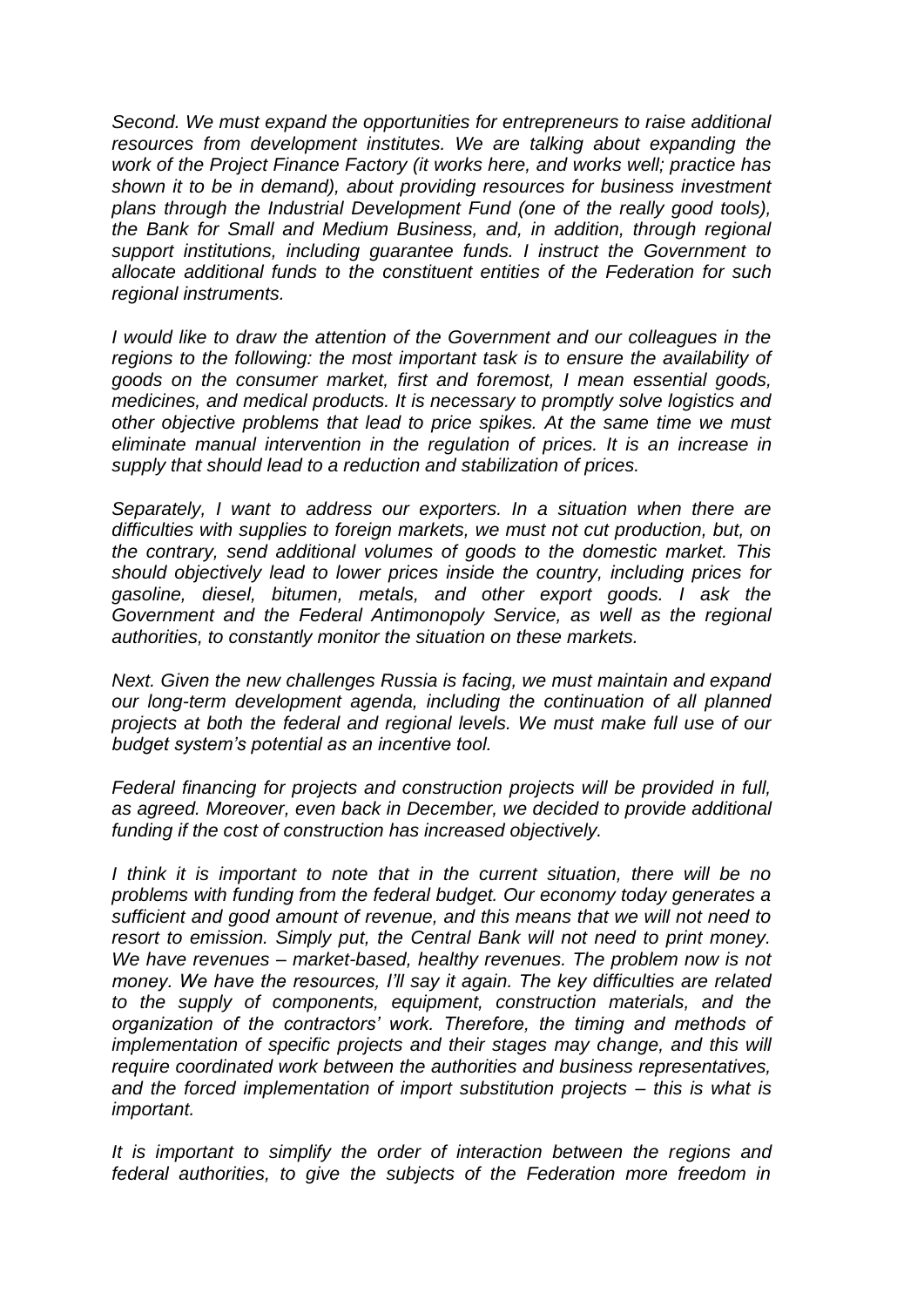*maneuvering with resources, as well as opportunities to launch new constructions and programs.*

*For example, the regions have already been allocated additional funds for road construction. I am asking the Government to work on the issue of increasing funding for other infrastructure facilities that can already be put to work this year, as well as on increasing purchases from Russian companies, including for the renovation of public transport, for example.*

*It is clear that the budgets of Russia's regions are now under a serious additional burden, so, as we agreed, we are additionally indexing fiscal capacity equalization subsidies. We will also be using other measures to support regional finances, namely, all budgetary loan repayments scheduled for this year will be deferred and shifted to the right, so to speak, while commercial loan repayments, where necessary, will be replaced with budgetary loans. I ask the Government to study this issue in detail, and to delve into each specific case. Only this individual work will lead to the desired result.*

*In addition, the Ministry of Finance will provide an unconditional credit line to each region of the Russian Federation. It will amount to ten percent of the total volume of revenues with a maturity date not earlier than the end of this year.*

*We will maintain the volume of infrastructure budget loans. I am instructing the Government to organize flexible management of this program, taking into account all the difficulties associated with the implementation of projects – I have already talked about them above. Regions must be able to quickly make decisions on changing the portfolio and content of projects, and focus on those that can be implemented with maximum efficiency under current conditions. If necessary, we will consider a possible increase in the volume of infrastructure loans. It is possible, it can be done. On the whole, we will closely monitor the situation with regional finances and take additional decisions to support them, if necessary.*

*I want to stress that direct communication between all levels of power and a clear-cut algorithm are crucial now. The State Council and its specialist commissions have already proven their effectiveness. I ask the State Governance Committee headed by Sergei Sobyanin to work together with our Government colleagues to identify problematic issues on the regional agenda, develop the best solutions and apply them to all of Russia's regions. We have had good experience in dealing with the epidemic.*

## *Dear colleagues!*

*Our economy, the state budget and private business have all the resources we need to tackle long-term challenges. All the strategic, national goals we have set for the period until 2030 must be achieved. The current challenges and the opportunities they present should only mobilize us, and that is what we should set ourselves up for, aiming to achieve tangible results in the interests of our citizens.*